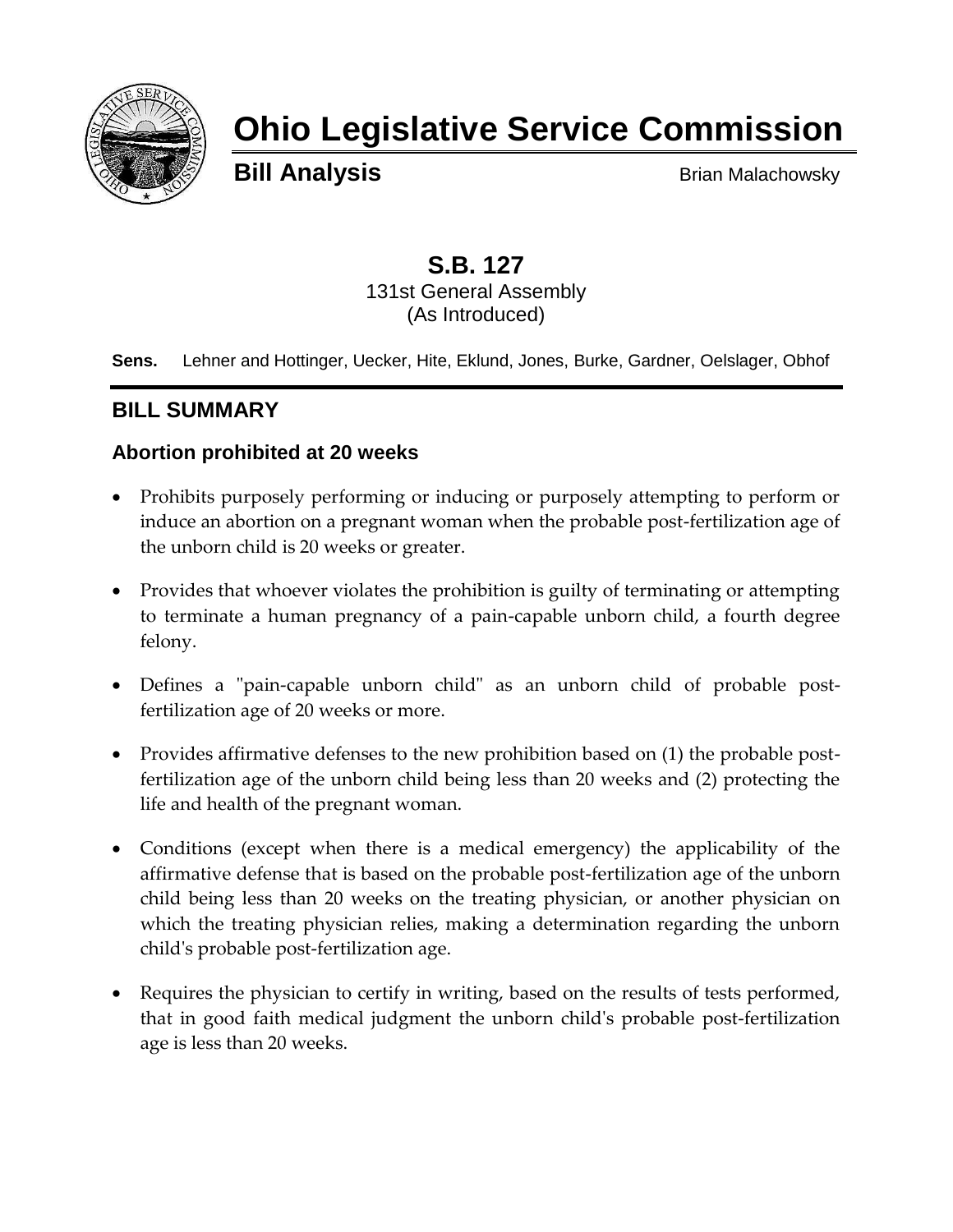Conditions (except when there is a medical emergency) the applicability of the affirmative defense that is based on protecting the life or health of the pregnant woman on all of the following:

> --The treating physician and a different physician, not professionally related to the treating physician, certifies in writing that in good faith medical judgment the abortion is necessary for the life or health of the pregnant woman.

> --The treating physician terminates or attempts to terminate the pregnancy in a manner that provides the best opportunity for the child to survive unless the physician determines in good faith medical judgment that termination in that manner poses a greater health risk or risk of death to the pregnant woman than another method.

> --The treating physician certifies in writing the available methods or techniques considered and the reasons for choosing the method or technique employed.

> --The abortion is performed or induced or attempted in a facility with appropriate neonatal services for premature infants.

> --The treating physician arranges for another physician to be present to provide immediate medical care and take other reasonable steps to preserve the unborn child's life and health upon expulsion or extraction.

- Provides that the physician's good faith medical judgment used in making medical determinations must be based on the facts known to the physician at that time.
- Requires the State Medical Board to revoke a physician's license to practice medicine if the physician violates the provisions governing abortions of pain-capable children.
- Imposes civil liability on a physician who performs or induces or attempts to perform or induce an abortion upon a woman with a pain-capable unborn child, conditioned on the physician having actual knowledge that the affirmative defenses are not applicable or with heedless indifference as to whether the defenses are applicable.
- Permits courts in such civil actions to award injunctive or other appropriate equitable relief, as well as compensatory damages, punitive and exemplary damages, and reasonable attorney's fees and court costs.

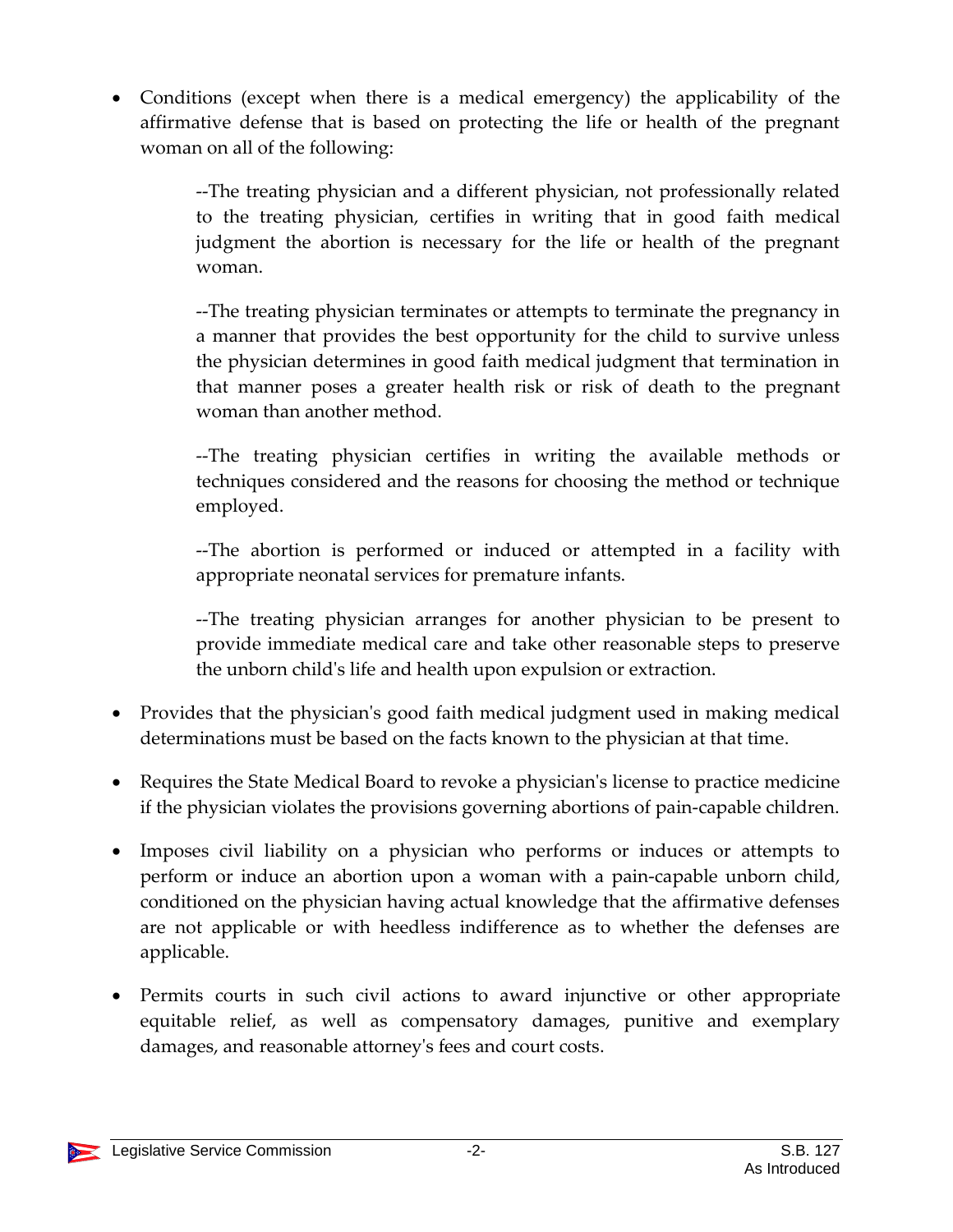# **Abortion prohibited without testing**

- Prohibits, except in a medical emergency, an abortion after the unborn child reaches the probable post-fertilization age of 20 weeks unless the physician determines prior to the abortion, in the physician's good faith medical judgment the unborn child's probable post-fertilization age.
- Requires the physician to make the determination after making inquiries with the pregnant woman and performing medical examinations or tests the physician considers necessary as a reasonably prudent physician, knowledgeable about the case and medical conditions involved, would consider necessary to make the determination.
- Requires the physician to enter the determination and associated findings of the medical examination and tests in the pregnant woman's medical record.
- Requires the State Medical Board to suspend for a period of not less than six months a physician's license to practice medicine if the physician violates the provisions governing probable post-fertilization age testing.

# **Abortion reporting requirements**

- Requires a physician who performs or induces or attempts to perform or induce an abortion to submit a report with specified information to the Department of Health within 15 days after the woman is discharged and provides for court enforcement, including punishment for contempt of court, if the physician fails to submit a report within a certain period of time.
- Provides that if a physician fails to comply with the reporting requirements, the physician is subject to disciplinary action by the State Medical Board.
- Prohibits a person from falsifying any required report and provides that whoever violates this prohibition is guilty of pain-capable unborn child abortion report falsification, a misdemeanor of the first degree.
- Requires the Department of Health to annually issue a public report that provides statistics from compiled reports for the previous calendar year that include the information physicians must certify in writing or determine under the bill's requirements.
- Requires that the Department's annual report provide the statistics for each previous calendar year in which a report was filed, adjusted to reflect any additional information that a physician provides to the Department.

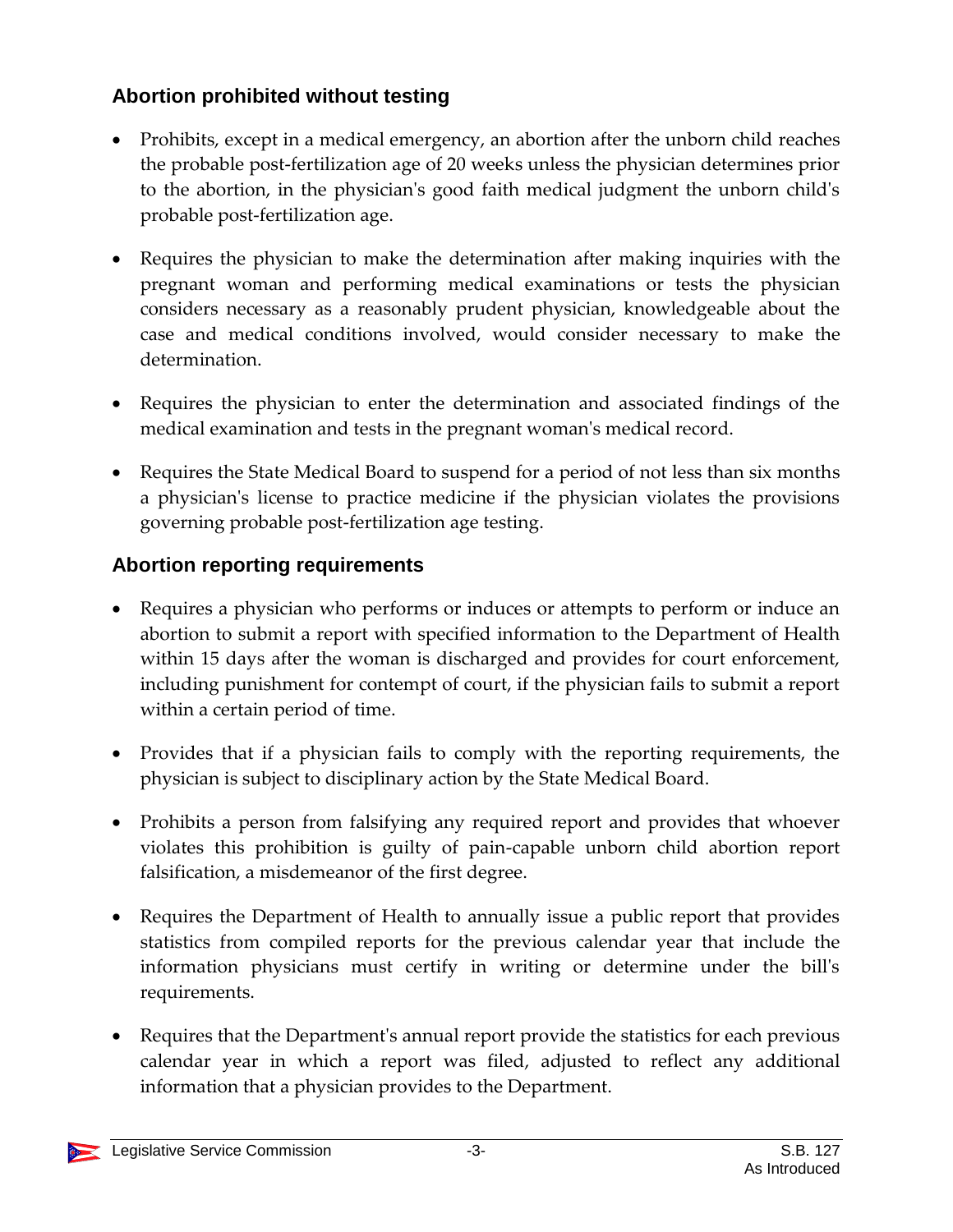- Requires the Department to ensure that none of the information included in the annual report could reasonably lead to the identification of any pregnant woman upon whom an abortion is performed.
- Requires the Department to adopt rules to assist in compliance with the bill's reporting requirements within 90 days of the effective date of the bill.

# **Litigation fund**

- Creates the Ohio Pain-capable Unborn Child Protection Act Litigation Fund in the state treasury, to pay for any costs and expenses incurred by the Attorney General in relation to actions surrounding the defense of the bill's provisions.
- Provides that the fund is to consist of appropriations and any donations, gifts, or grants.

## **Savings provisions**

- Provides that the bill's provisions do not repeal or limit any other provision of law that restricts or regulates the performance or inducement of an abortion by a particular method or during a particular stage of pregnancy, nor do other provisions satisfy or limit the bill's requirements or prohibitions.
- Provides that the bill's provisions are severable, should any of them be subject of a restraining order or injunction regarding their application.

# **TABLE OF CONTENTS**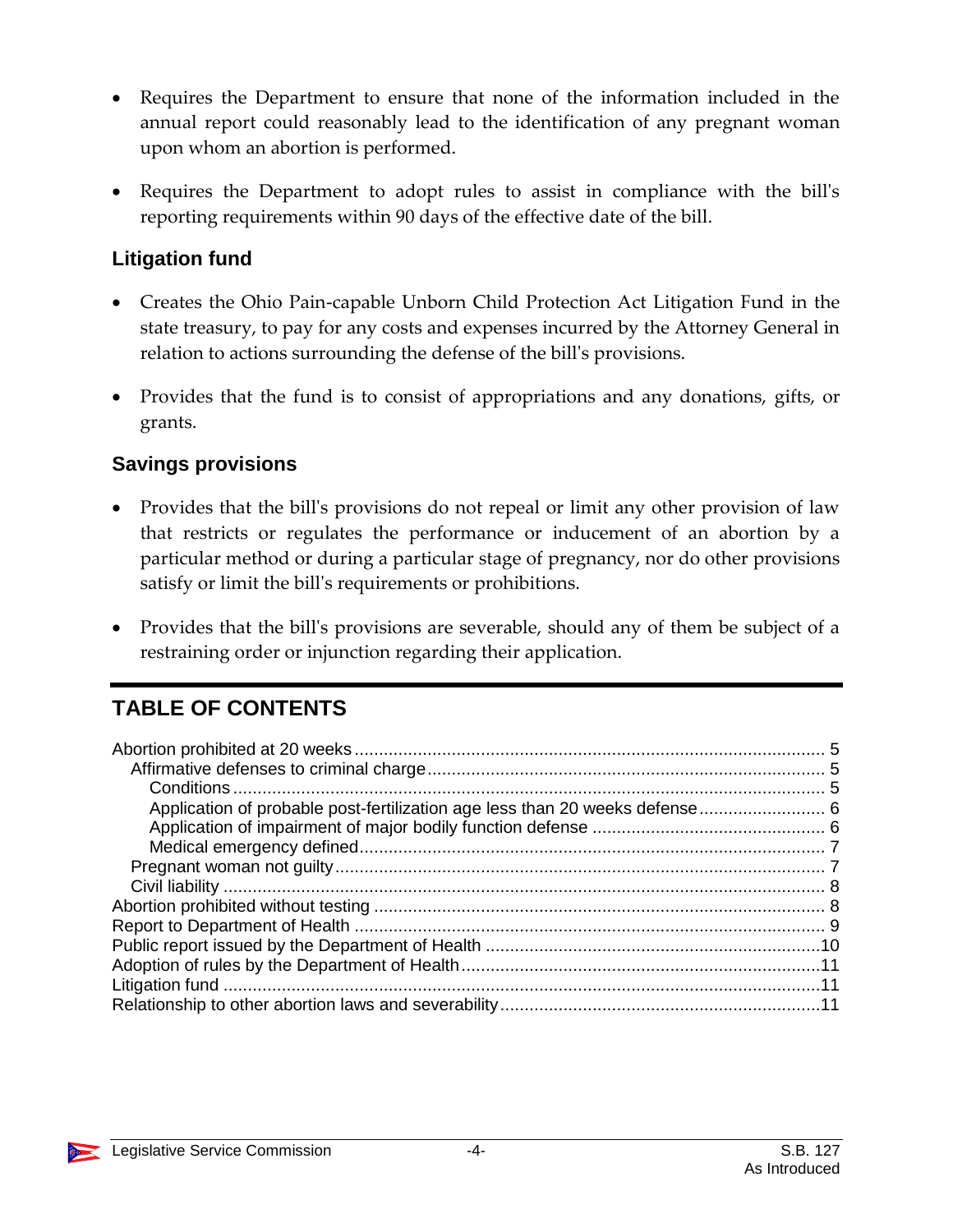# **CONTENT AND OPERATION**

# <span id="page-4-0"></span>**Abortion prohibited at 20 weeks**

The bill generally prohibits a person from purposely performing or inducing, or purposely attempting to perform or induce an abortion on a pregnant woman when the probable post-fertilization age of the unborn child is 20 weeks or greater. Whoever violates this prohibition is guilty of terminating or attempting to terminate a human pregnancy of a pain-capable unborn child, a felony of the fourth degree.<sup>1</sup> Additionally, if a physician violates this prohibition, the bill requires the State Medical Board to revoke that physician's license to practice medicine.<sup>2</sup>

The bill defines "probable post-fertilization age" to mean, in reasonable medical judgment and with reasonable probability, the age of the unborn child, as calculated from fertilization, at the time the abortion is performed or induced or attempted to be performed or induced. "Post-fertilization age" means the age of the unborn child as calculated from the fusion of a human spermatozoon with a human ovum. "Unborn child" means an individual organism of the species homo sapiens from fertilization to live birth. "Pain-capable unborn child" means an unborn child of a probable postfertilization age of 20 weeks or more. "Fertilization" means the fusion of a human spermatozoon with a human ovum.<sup>3</sup>

# <span id="page-4-1"></span>**Affirmative defenses to criminal charge**

## **Conditions**

<span id="page-4-2"></span>The bill establishes affirmative defenses to the new prohibition. The defenses would require the physician to show that, in his or her good faith medical judgment and based on the facts known at the time, the physician determined either:

- The unborn child's probable post-fertilization age was less than 20 weeks; or
- The abortion was necessary to prevent the death or serious risk of the substantial and irreversible impairment of a major bodily function of the pregnant woman.<sup>4</sup>

 $1$  R.C. 2919.201(A) and (E).

 $2$  R.C. 2919.201(F).

<sup>3</sup> R.C. 2919.20.

 $4$  R.C. 2919.201(B)(1).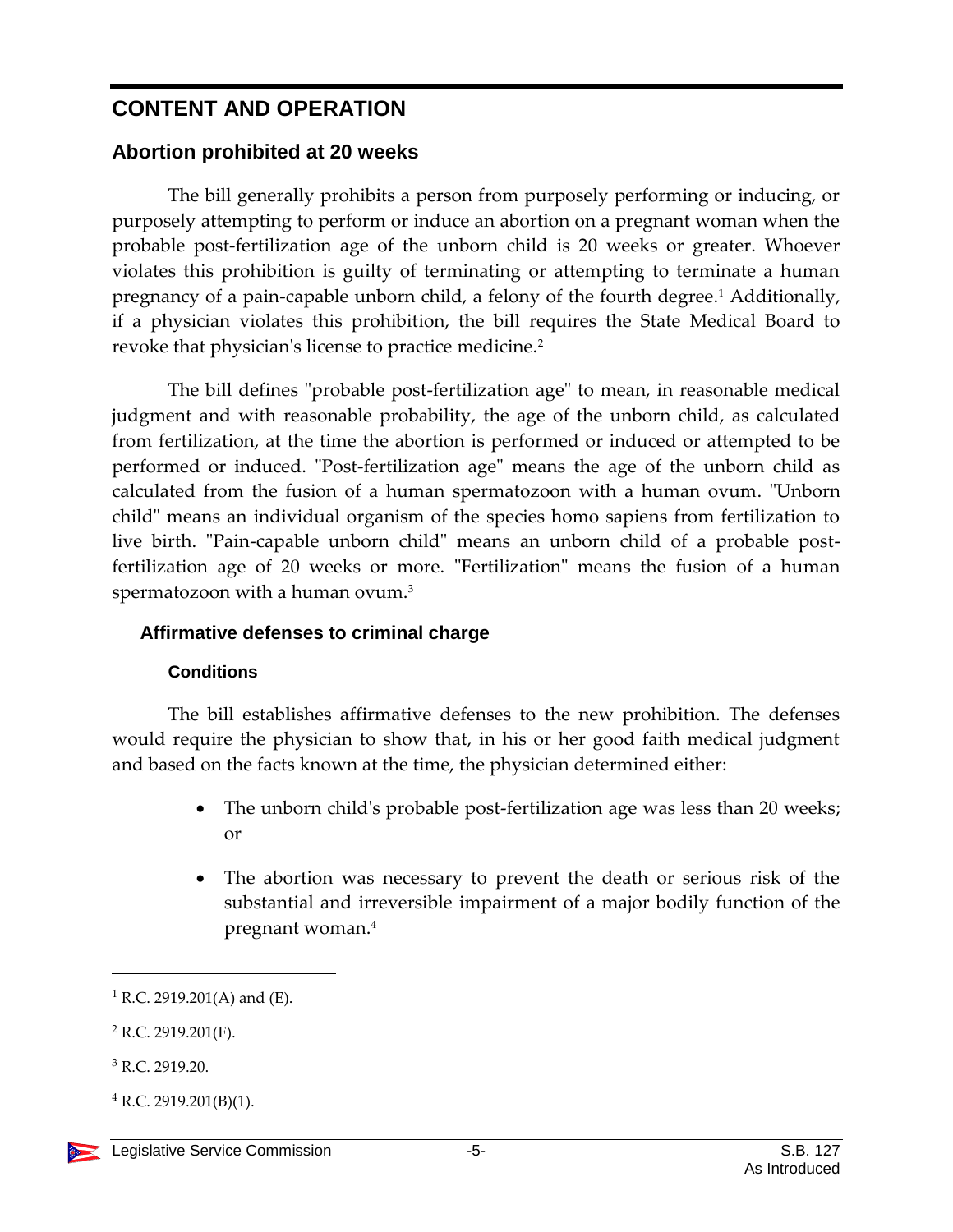The bill defines "serious risk of the substantial and irreversible impairment of a major bodily function" as any medically diagnosed condition that so complicates the pregnancy of the woman as to directly or indirectly cause the substantial and irreversible impairment of a major bodily function. The conditions include preeclampsia, inevitable abortion, and premature rupture of the membranes, and may include diabetes and multiple sclerosis. It excludes a condition related to her mental health.<sup>5</sup>

The bill also states that no abortion is considered necessary, if based on (1) a claim or diagnosis that the pregnant woman will engage in conduct that would result in her death or a substantial and irreversible impairment of a major bodily function or (2) any reason related to her mental health.<sup>6</sup>

#### **Application of probable post-fertilization age less than 20 weeks defense**

<span id="page-5-0"></span>Except when prevented by a medical emergency, the physician must either determine the unborn child's probable post-fertilization age, or rely upon another physician's determination of the age, in order to use the affirmative defense that the probable post-fertilization age of the unborn child was less than 20 weeks. The physician must certify in writing, based on the results of tests performed, that in the physician's good faith medical judgment the unborn child's post-fertilization age is less than 20 weeks.<sup>7</sup>

#### **Application of impairment of major bodily function defense**

<span id="page-5-1"></span>Additionally, the bill requires the physician who purposely performs or induces, or purposely attempts to perform or induce the abortion, unless prevented by a medical emergency, to do all of the following in order to use this defense:

(1) Certify in writing that, in the physician's good faith medical judgment, based on the facts known to the physician at that time, the abortion is necessary to prevent the pregnant woman's death or a serious risk of substantial and irreversible impairment of a major bodily function;

(2) Have a different physician, not professionally related to the above physician, certify in writing that, in that different physician's good faith medical judgment, based on the facts known to that different physician at that time, the abortion was necessary to

 $5$  R.C. 2919.20(G).

 $6$  R.C. 2919.201(B)(2).

 $7$  R.C. 2919.201(C).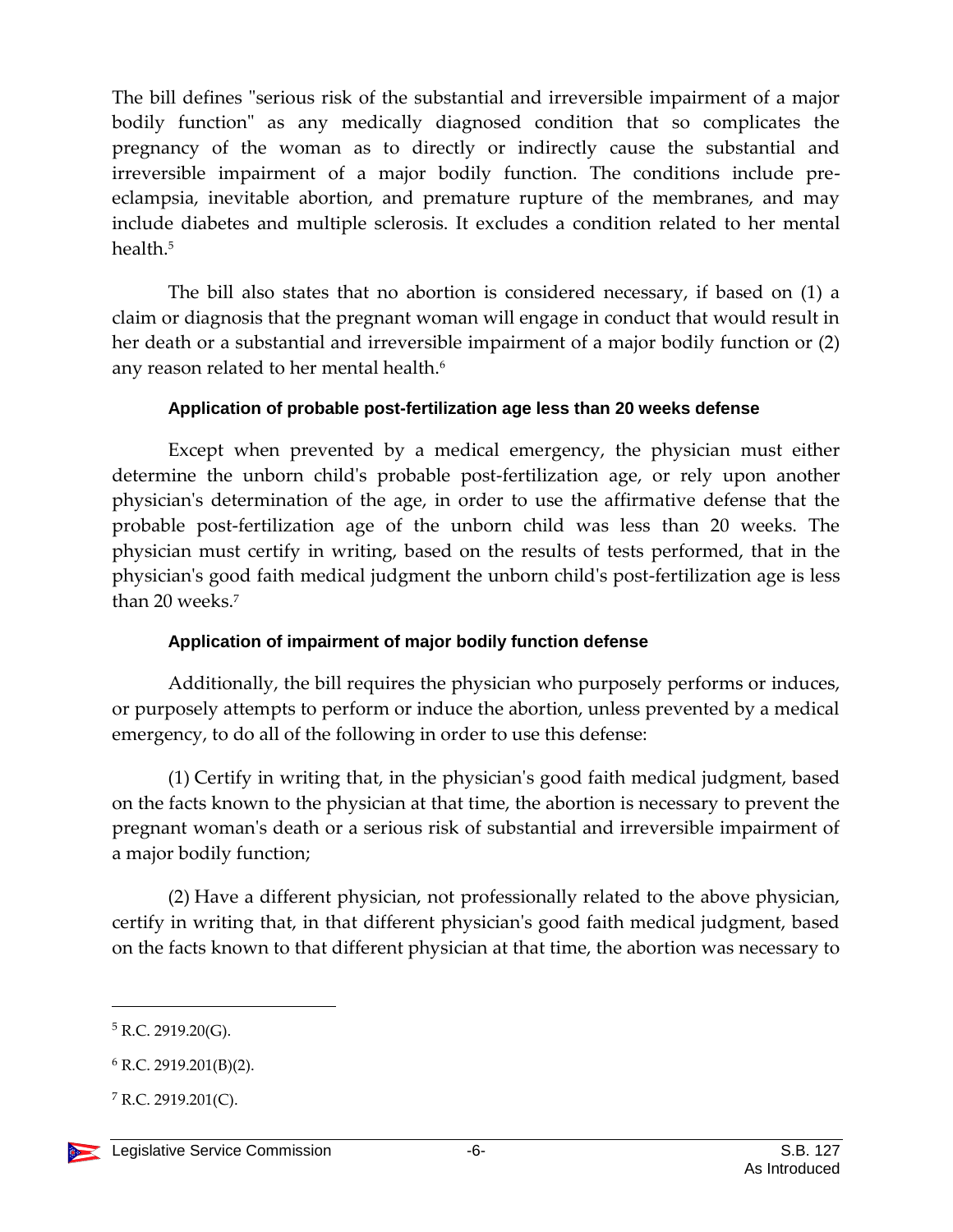prevent the pregnant woman's death or a serious risk of substantial and irreversible impairment of a major bodily function;

(3) Purposely perform or induce or purposely attempt to perform or induce the abortion in a hospital or other health care facility that has appropriate neonatal services for premature infants;

(4) Terminate or attempt to terminate the pregnancy in the manner that provides the best opportunity for the unborn child to survive, unless the physician determines, in the physician's good faith medical judgment, based on the facts known to that physician at that time, that the termination of the pregnancy in that manner poses a greater risk of the death or the substantial and irreversible impairment of a major bodily function than would other available methods of abortion;

(5) Certify in writing the available method or techniques considered and the reasons for choosing the method or technique employed; and

(6) Arrange for the attendance in the same room in which the abortion is to be performed or induced or attempted to be performed or induced at least one other physician who is to take control of, provide immediate medical care for, and take all reasonable steps necessary to preserve the life and health of the unborn child immediately upon the child's complete expulsion or extraction from the pregnant woman $8$ 

## **Medical emergency defined**

<span id="page-6-0"></span>The bill defines "medical emergency" as a condition that in the physician's good faith medical judgment, based upon the facts known to the physician at that time, so complicates the woman's pregnancy as to necessitate the immediate performance or inducement of an abortion in order to prevent the death of the pregnant woman or to avoid a serious risk of the substantial and irreversible impairment of a major bodily function of the pregnant woman that delay in the performance or inducement of the abortion would create  $9$ 

## <span id="page-6-1"></span>**Pregnant woman not guilty**

The bill provides that a pregnant woman on whom an abortion is purposely performed or induced or purposely attempted to be performed or induced in violation of the prohibition described above in "**Abortion prohibited at 20 weeks**" is not guilty

l

<sup>8</sup> R.C 2919.201(D).

 $^{9}$  R.C. 2919.20(B).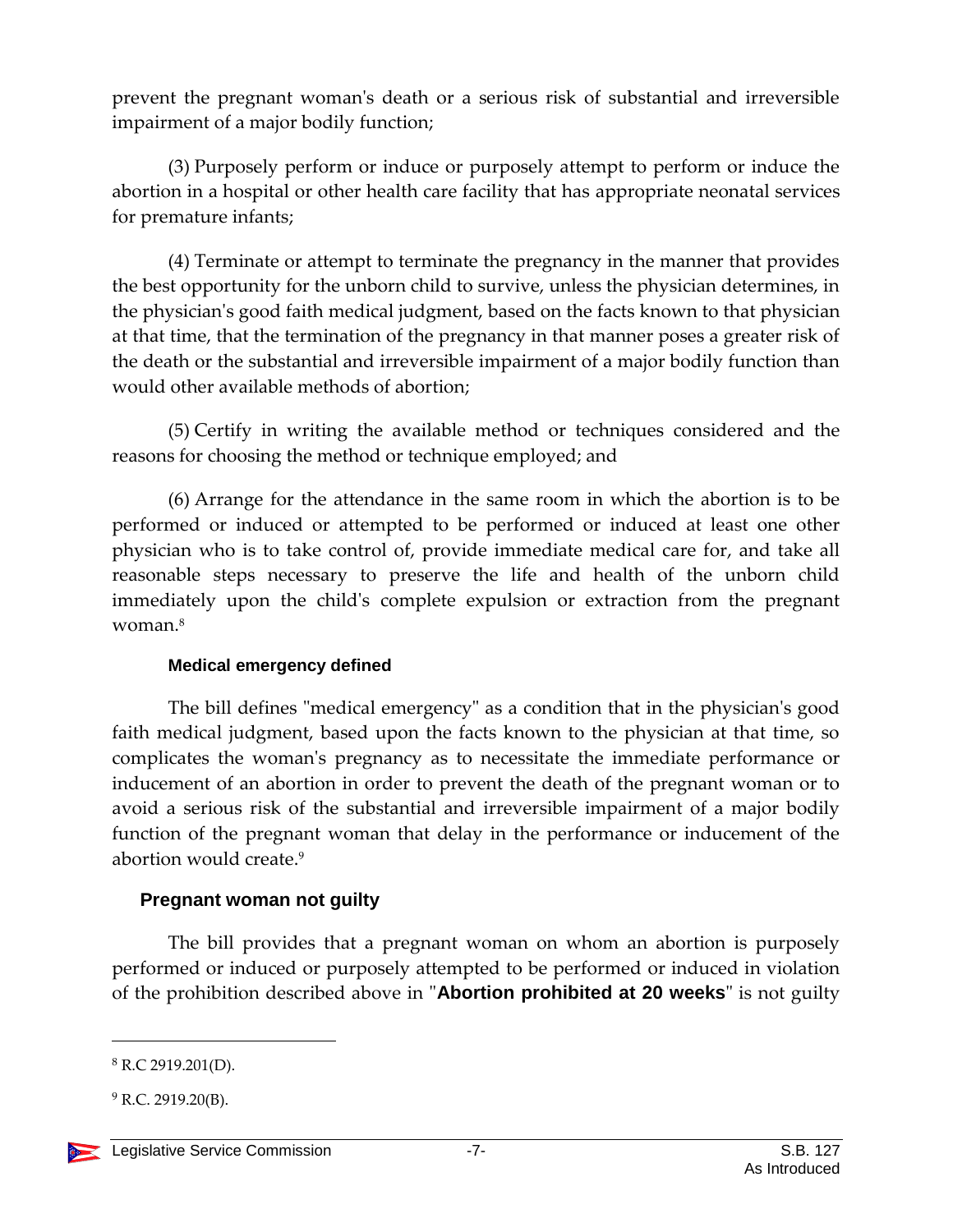of violating that prohibition or of attempting to commit, conspiring to commit, or complicity in committing that prohibition.<sup>10</sup>

## <span id="page-7-0"></span>**Civil liability**

The bill provides that any physician who purposely performs or induces, or purposely attempts to perform or induce an abortion with actual knowledge that the bill's affirmative defenses (see "**Affirmative defenses to criminal charge**," above) are inapplicable, or with heedless indifference to whether the affirmative defenses are applicable, is liable in a civil action for compensatory and exemplary damages and reasonable attorney's fees to any person, or the representative of the estate of any person, who sustains injury, death, or loss to person or property as a result of the physician's actions. In the civil action, the court also may award any injunctive or other equitable relief that the court considers appropriate.<sup>11</sup> The bill imposes a one-year limitation on these actions, commencing from the performance or inducement of the abortion or attempted performance or inducement of the abortion.<sup>12</sup>

In addition, the bill provides that a woman upon whom an abortion is purposely performed or induced or purposely attempted to be performed or induced, or the father of the unborn child who was the subject of the abortion, has and may commence a civil action for compensatory damages, punitive or exemplary damages (if authorized under Ohio law governing a request for such damages in a tort action), and court costs and reasonable attorney's fees against the physician who is civilly liable as described above. If the court renders judgment for the defendant and finds the action to be frivolous conduct, and that the defendant was adversely affected by the frivolous conduct, it must award the defendant reasonable attorney's fees. "Frivolous conduct" includes, for example, conduct in a civil action that serves to merely harass or maliciously injure another party to the action or consists of allegations or other factual contention that have no evidentiary support.<sup>13</sup>

# <span id="page-7-1"></span>**Abortion prohibited without testing**

The bill also creates a crime for failure to perform probable post-fertilization age testing. Unless prohibited by a medical emergency, no physician may purposely perform or induce or purposely attempt to perform or induce an abortion on a pregnant woman after the unborn child reaches the probable post-fertilization age of 20 weeks

 $10$  R.C. 2919.201(H).

 $11$  R.C. 2307.54(B) and 2919.201(G).

 $12$  R.C. 2305.11(B).

<sup>&</sup>lt;sup>13</sup> R.C. 2307.54, 2315.21, and 2323.51.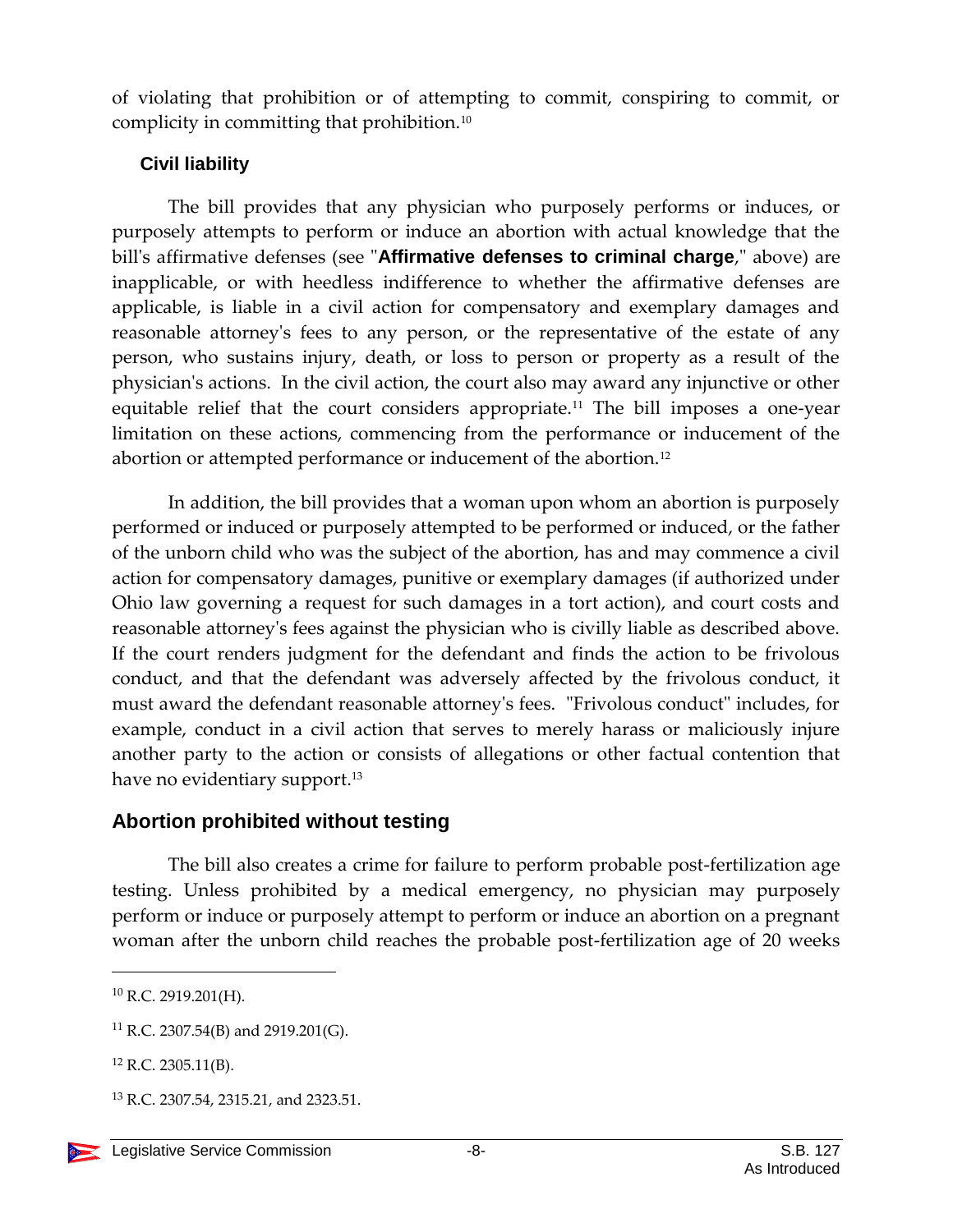without determining, in the physician's good faith medical judgment, the unborn child's probable post-fertilization age. The physician's determination must be based on inquiries of the pregnant woman and any medical examinations or tests of the pregnant woman that the physician considers necessary as a reasonably prudent physician, knowledgeable about the case and medical conditions involved, would consider necessary to determine the probable post-fertilization age.<sup>14</sup>

Whoever violates this prohibition is guilty of failure to perform probable postfertilization age testing, a misdemeanor of the fourth degree.<sup>15</sup> The bill also requires the State Medical Board to revoke a physician's license to practice medicine for a period of not less than six months for violating this prohibition.<sup>16</sup>

Unless a medical emergency prohibited the testing, the physician must enter the determination made and the associated findings of the medical examination and tests in the medical record of the pregnant woman before purposely performing or inducing, or purposely attempting to perform or induce an abortion.<sup>17</sup>

# <span id="page-8-0"></span>**Report to Department of Health**

The bill requires a physician who performs or induces or attempts to perform or induce an abortion on a pregnant woman to submit a report to the Department of Health in accordance with the forms, rules, and regulations adopted by the Department that includes all of the information the physician is required to certify in writing or determine under the bill (see "**Abortion prohibited at 20 weeks"** and "**Abortion prohibited without testing**," above).<sup>18</sup>

The physician must submit the report to the Department within 15 days after the woman is discharged. If the physician fails to submit the report more than 30 days after the 15-day deadline, the physician is subject to a late fee of \$500 for each additional 30 day period or portion of a 30-day period the report is overdue. A physician who is required to submit a report to the Department and who has failed to submit a report or has submitted an incomplete report more than one year following the 15-day deadline may, in an action brought by the Department, be directed by a court of competent jurisdiction to submit a complete report to the Department within a period of time

 $\overline{a}$ 

<sup>16</sup> R.C. 2919.203(D).

 $14$  R.C. 2919.203(A).

<sup>15</sup> R.C. 2919.203(C).

<sup>17</sup> R.C. 2919.203(B).

 $18$  R.C. 2919.202(A).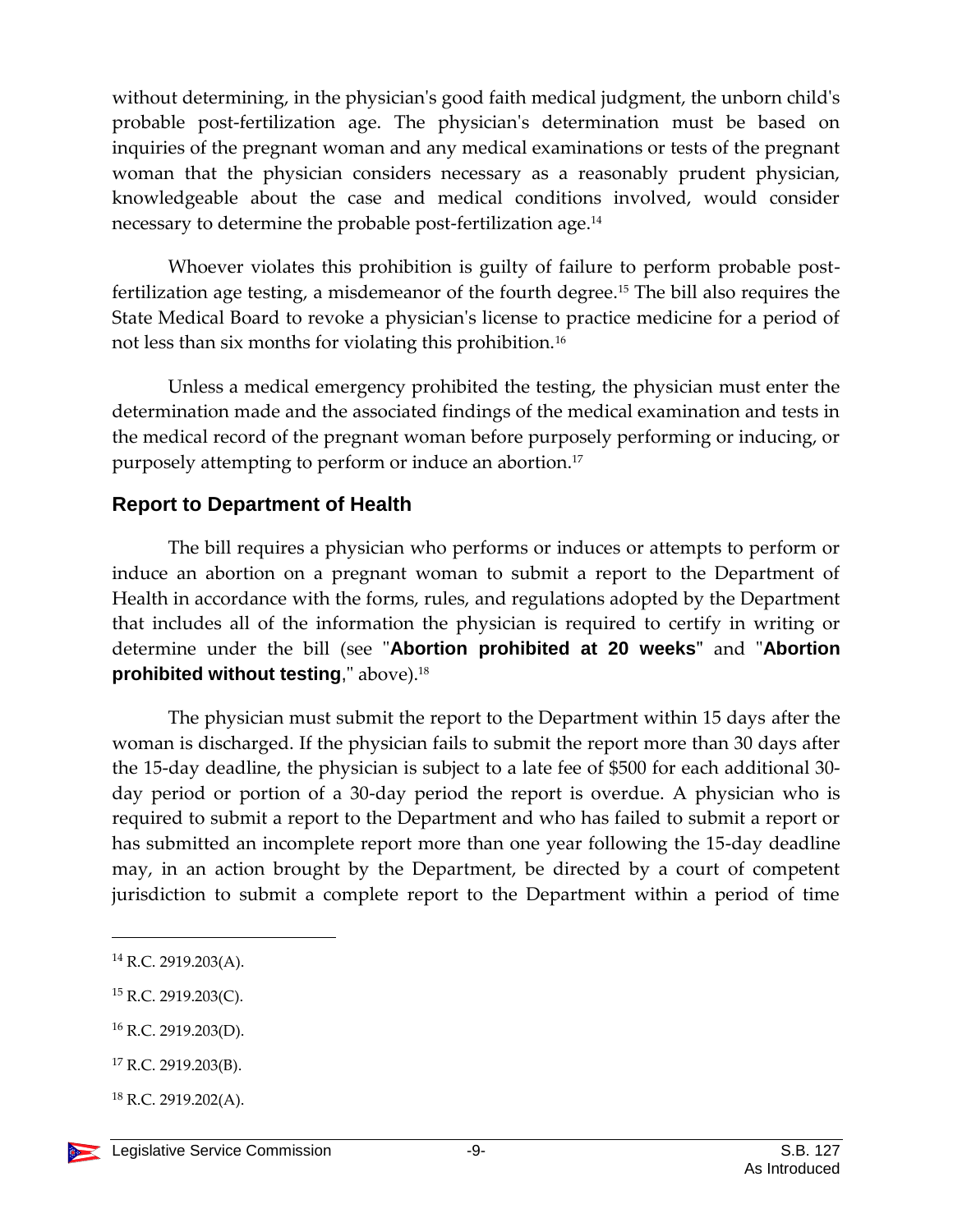stated in a court order or be subject to contempt of court.<sup>19</sup> If a physician fails to comply with these requirements, other than filing a late report with the Department, or fails to submit a complete report to the Department in accordance with a court order, the physician is subject to disciplinary action by the State Medical Board.<sup>20</sup>

Continuing law requires the State Medical Board, by an affirmative vote of not fewer than six members, to the extent permitted by law, to limit, revoke, or suspend an individual's certificate to practice, refuse to register an individual, refuse to reinstate a certificate, or reprimand or place on probation the holder of a certificate for certain specified reasons. The bill includes as one of these reasons the individual's failure to comply with the requirements included in the new criminal prohibition against abortion without testing for the unborn child's probable post-fertilization age described above or failure to submit to the Department in accordance with a court order a complete report as described above.<sup>21</sup>

Under the bill, a person is prohibited from falsifying any required report. Whoever violates this prohibition is guilty of pain-capable unborn child abortion report falsification, a misdemeanor of the first degree.<sup>22</sup>

# <span id="page-9-0"></span>**Public report issued by the Department of Health**

The bill requires that, by September 30 of each year, the Department of Health issue a public report that provides statistics for the previous calendar year compiled from all of the reports covering that calendar year that include the information physicians must certify in writing or determine, as described above in "**Abortion prohibited at 20 weeks"** and "**Abortion prohibited without testing**." The report must also provide the statistics for each previous calendar year in which a report was filed with the Department, adjusted to reflect any additional information that a physician provides to the Department in a late or corrected report. The Department must ensure that none of the information included in the report could reasonably lead to the identification of any pregnant woman upon whom an abortion is performed.<sup>23</sup>

<sup>19</sup> R.C. 2919.202(C)(1).

<sup>20</sup> R.C. 2919.202(C)(2).

<sup>21</sup> R.C. 4731.22(B)(44).

<sup>22</sup> R.C. 2919.202(C)(3).

 $23$  R.C. 2919.202(B).